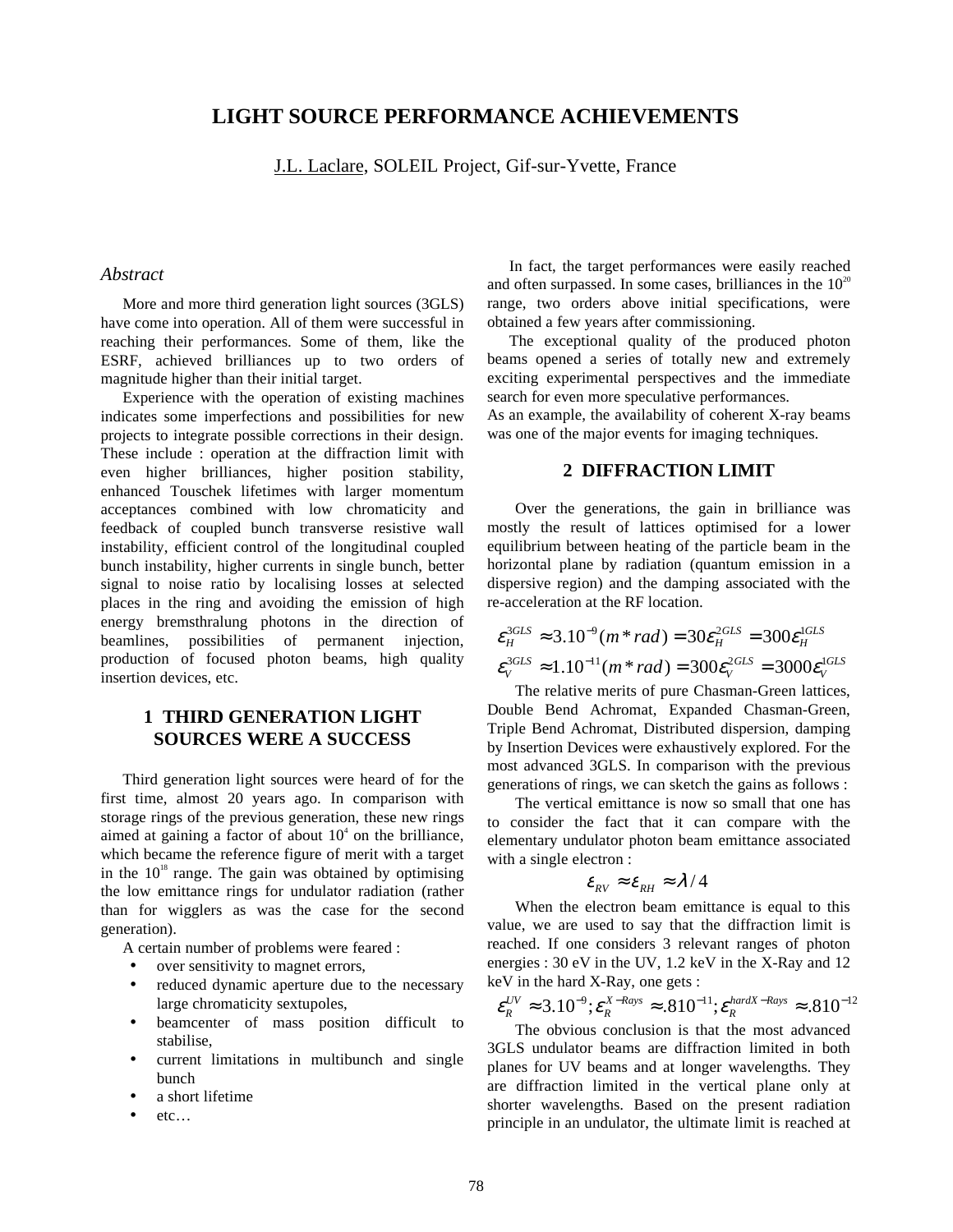least in the vertical plane. In other words, it is useless to further decrease the vertical emittance of the electron beam. It will only marginally affect the photon beam emittance.

In the horizontal plane, a factor between 30 and 300 could still be gained for X-Rays and hard X-Rays respectively. Let us notice that for a given ring emittance, the photon beams are more coherent at longer wavelengths.

The photon beam emittance associated with a single electron has a certain orientation in phase space :

$$
\beta_R = \frac{L}{4\pi}
$$

in which L is the undulator length.

## **3 MORE HORIZONTAL COHERENCE**

Since there is still a possible gain of one or two orders of magnitude, the pending question is whether we can further reduce the horizontal emittance. A lattice expert [1] would suggest to split the dipole magnets in two  $\theta_d = \theta_d$  /2 while keeping the same radius and consequently to double the number of cells and the circumference in a Chasman-Green structure. A 3 GeV ring emitting in the X-Ray range would then have a circumference of 700 m (nearly the circumference of the ESRF 6 GeV ring). The dispersion in the dipoles and everywhere would be 4 times larger. This would make the sextupoles stronger and the dynamic aperture lower. Heating by radiation would be 4\*4=16 times less. Simultaneously, damping time will be 2 times longer due to the longer circumference. The final result is a reduction by a factor 8 (or more generally, a  $\theta_d^3$  scaling) for the horizontal emittance. In parallel, the momentum compaction  $\alpha$  is divided by 4 and the zero current bunch length is divided by 2. If the vertical emittance is maintained at the diffraction limit by increasing coupling, the reduction of the electron beam volume by 4\*2=8 leads to significant intrabeam scattering that makes the reduction of emittance much less effective (3.8 instead of 8). Furthermore, Touschek lifetime is strongly shortened. A second academic case, consists in considering that every straight section (200 m in total out of a 350 m circumference) is filled with damping wigglers ; thus occupying all undulator high brilliance sections. The energy loss per turn in the dipoles will be multiplied by 4. Accordingly, damping time will be 4 times shorter and the emittance 4 times smaller. Intrabeam scattering is less severe than in the previous scenario. However, Touschek lifetime is again dramatically shortened. This second scenario is certainly more suitable for a damping ring than a light source.

The above examples show that the era of gains of 3 orders of magnitude every ten years that we had for the last 30 years, is definitely over. Much less remains to be gained and every tentative to get closer to the diffraction limit will be very expensive. As a consequence, we can predict a saturation of storage ring based light source brilliance in the low  $10^{22}$  range (~100 times the present peak performances) slightly below the diffraction limit in the horizontal plane.

### **4 POSITION STABILITY IS CRUCIAL**

Due to the smaller emittance, stability in the vertical plane is generally more demanding. The typical vertical rms size (divergence) is  $5 \mu m$  (5  $\mu rad$ ) in the middle of an undulator straight section. It is usually accepted that the beam is stable when the effective size or divergence is less than 110 % of the unperturbed value.

#### *4.1 High frequency vibrations (1 to 100 Hz)*

We first assume that the vibration period is short when compared with the data acquisition time. In which case, the effective emittance is obtained from the quadratic sum of the rms size (or divergence) of the unperturbed photon beam and of the rms displacement (or divergence) of the beam center of mass. The tolerable displacement would be 2.3 µm in the suggested example :

$$
5^2 + 2.3^2 = (5 * 1.1)^2
$$

With the generally adopted precautions around 3GLS (low cultural noise due to external activity, control of all in-situ sources of vibrations, careful design of girders and slabs, fixation of piping, etc..), such a target can be reached [2]. In addition, the introduction of damping materials and fast feedback can improve the situation. Stability against high frequency vibrations is not the hardest point.

#### *4.2 Low frequency drifts*

It is more difficult to prevent the beam center of mass from drifting over the several days necessary for an experiment. Many effects can contribute.

The very basic point is that the measurements and corrections of the orbit assume fixed Beam Position Monitors (BPM). Back to the suggested example, the BPM must be fixed within  $+/- 0.5 \mu m$  over days. This is not trivial. Below, a series of recipes are given.

The concrete tunnel walls have to remain at fixed temperature (inside and outside) even during shutdowns. The inside temperature must be stabilised to  $+/-0.1\degree$ C. The cooling water must be at the temperature of the air of the tunnel and stabilised to  $+/0.1^{\circ}$ C. The BPM's should be preferably fixed to the girders or the floor of the tunnel and not to the magnets. They should be coupled to a bellow to accommodate longitudinal constraints. It would be wise to fix  $(+/-0.1^{\circ}C)$  their temperature with cooling water. There should be no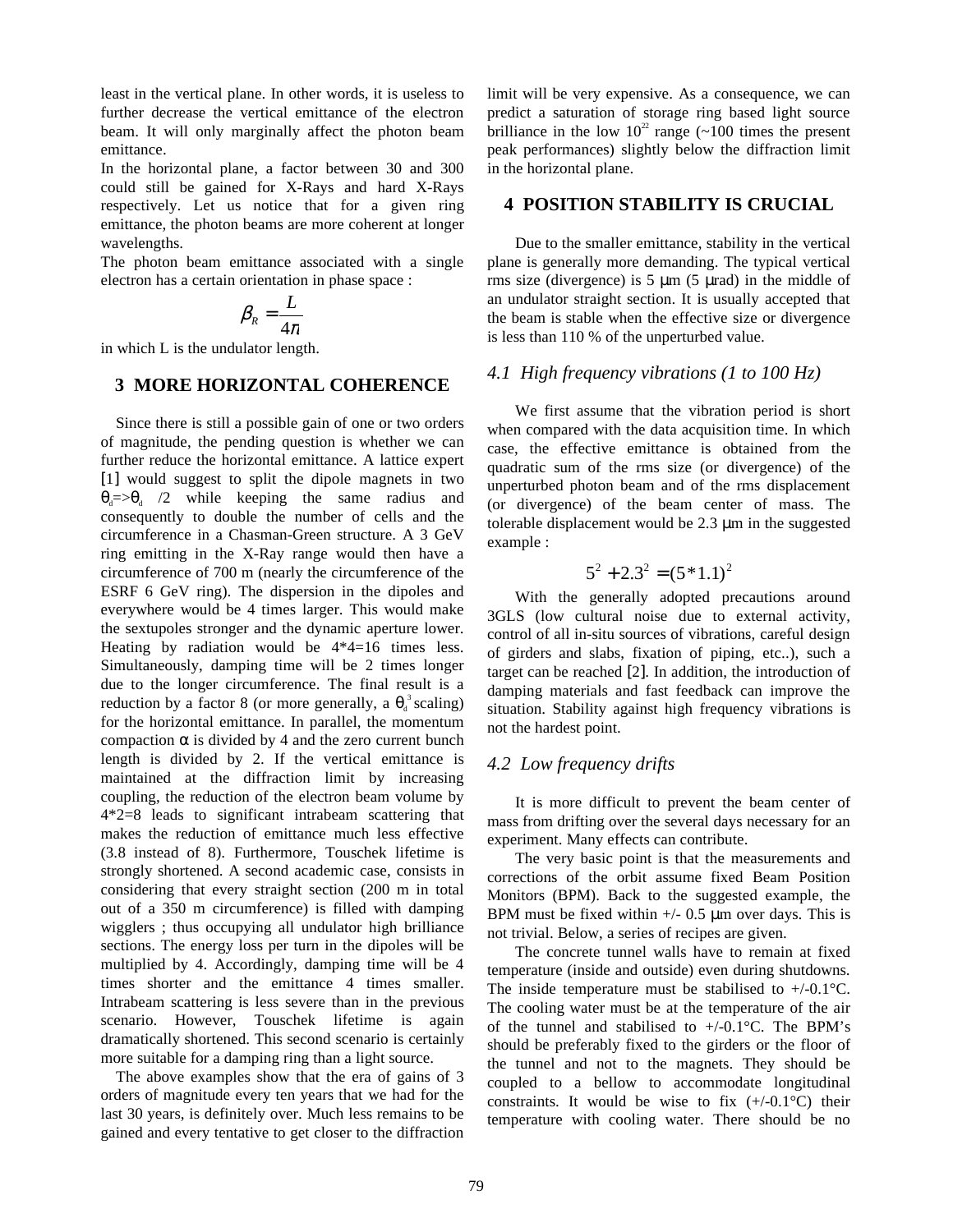mechanical constraints on magnets (a sufficient stay clear between the vacuum chamber and the poles of the magnets is recommended), etc.

As of today, we are certain that all 3GLS in operation are not within specifications from this point of view. This challenge is to be faced by forthcoming projects.

## **5 HIGH BRILLIANCE AT HIGH HARMONICS OF THE UNDULATOR**

With the spectrum shimming techniques, undulator field quality would be adequate to cover a large domain of energies between the fundamental and harmonics 13 or 15 with less than a factor 10 reduction of brilliance. Therefore, from this point of view, one could hope to produce high energy undulator photons with a moderate energy of the stored electron beam. However, a large energy spread in the particle beam can make the high harmonics disappear. In other words, the electron bunches must also be dense along the energy axis  $(5^{\circ})$ dimension). Accordingly, all energy widening has to be avoided. The usual sources of widening are coupled bunch longitudinal instabilities in multibunch mode and microwave instability when the ring is filled with a few intense bunches to exploit the pulsed structure of the radiation.

## **6 COUPLED BUNCH INSTABILITIES**

There are some transverse coupled bunch instabilities induced either by the resistivity of the vacuum chamber walls or by some Higher Order Modes (HOM) in the RF cavities. However, they usually happen to be more severe in the longitudinal plane. All sorts of recipes are implemented to increase the threshold current which stands in the several 100's mA range.

The simplest solution consists in shifting the HOM frequency away from the coupled bunch mode frequency. This can be achieved by fine adjustment of the cavity temperature, or if necessary, by introducing plungers with a view to detune the HOM's (ESRF, ELETTRA, etc..).

A more elaborated solution consists in designing the cavity with HOM dampers as it was done for the B factories (SLAC, KEK) or Daφne. In general the impedance of the HOM's is significantly decreased but the mode is broadened and a feedback is needed to stabilise currents in the 1A range.

At several places, the recipe against coupled bunch instability consists in introducing some sort of Landau damping. It can be an harmonic cavity acting in the bunch lengthening mode (MAX II, ..) and introducing a frequency spread within the bunches. At the ESRF, only 2/3 of the circumference are filled and they make use of the variation of RF voltage at the revolution frequency

induced by beam loading, to obtain a spread in synchrotron frequencies of the individual bunches. The same result was obtained by modulating the voltage with an extra RF tuned  $f<sub>o</sub>$  (revolution frequency) apart from the fundamental.

The ideal solution would be to have an actual HOM free cavity system. To this end, superconducting cavities were developed at many places (Cornell, B factories, SOLEIL, …). The results look very promising and should allow to go easily beyond the 500 mA level.

To close this paragraph, let us remark that the brilliance is only proportional to the current, and that a large increase in current is not the easy way to obtain more brilliance since it raises other problems such as reliability, power, cooling, etc..

#### **7 HIGHER PEAK BRILLIANCE**

At present, light sources are operated for 10 to 20% of the running time in the single bunch or few bunch mode. In general, zero current rms bunch length stands between 15 to 50 ps. There is an excellent scientific case for dynamic studies with very intense and much shorter (1 ps rms or even 100 fs) bunches [3]. We are now trying to increase the bunch density along the time axis  $(6<sup>th</sup>$ dimension). Several approaches were explored during the last few years.

During the 1992 workshop on 4GLS at SSRL [4], many hopes were placed in low emittance lattices and their potential to be pushed further towards the isochronous regime (momentum compaction  $\alpha$  very small and even negative), to speculate on very short bunch production. As a matter of fact, the zero current bunch length is given by :

$$
\sigma_{_{l0}}\propto [\alpha\gamma^3\,/\,\omega_{_{RF}} V_{_{RF}}\,]^{_{\prime\,2}}
$$

On existing 3GLS rings, it was possible to retune the expanded Chasman-Green lattices with a view to decrease and change the sign of  $\alpha$ . Extensive tests were made principally on ALS, ESRF, Super-ACO, UVSOR, SRRC, ... rings. It was possible to achieve  $\alpha_1$  values in the  $10^{\circ}$ to  $10^{\circ}$  range :

# $dT/T = \alpha_1 (\delta E / E) + \alpha_2 (\delta E / E)^2$

The correction of  $\alpha$ , becomes mandatory in view of maintening a minimum bucket energy acceptance when the linear term  $\alpha_1$  gets smaller and smaller and large deviations in energy are concerned. Three general remarks can be made :

- A low  $α$  means a low synchrotron frequency in the few 100's Hz and a high sensitivity of the beam to noise at these frequencies in the RF system.
- Bunch length measurements in the 1ps range are extremely difficult.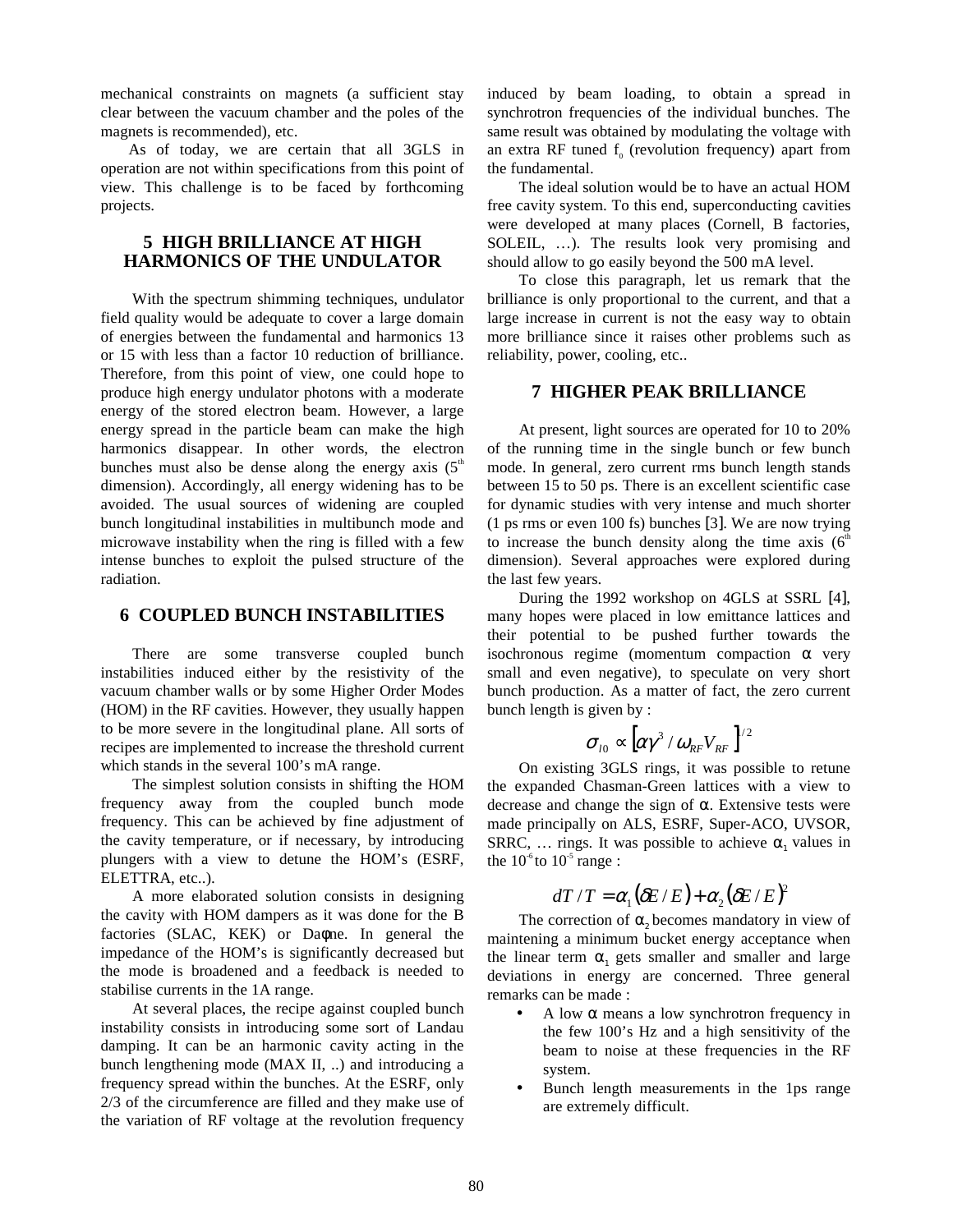• Bunch widening can qualitatively be detected from the decrease in brilliance of undulator radiation at high harmonics.

Tentative explanations supporting the experiments made at the ESRF can be found in [5].

For positive  $\alpha$  values, it was experimentally found that bunch length is in fact independent of  $α$ . Above a threshold which corresponds to an extremely low bunch current, the bunch lengthens with the following scaling law :

$$
\sigma_{l} \propto [(Z_{//}/p)I/\omega_{RF}V_{RF}]^{1/3}
$$

In addition, the bunch widens.

For negative  $\alpha$  values, the bunch starts by shortening with increasing current. However, above a threshold (again extremely low in current) a negative mass instability for bunch beams develops and the bunch lengthens. The scaling low is found experimentally to be similar to that measured for positive  $\alpha$  values. The other remarkable result is that apparently the widening is larger for negative  $\alpha$  values.

From these set of coherent experimental results, one can advance that a small  $\alpha$  value positive or negative is not the solution to produce higher peak brilliance. A best performance for a present 3GLS would be a peak current of 1 kA associated with a 10 ps rms bunch length. To meet the 1ps range would require to decrease the impedance  $Z/p$  from the present 1  $\Omega$  down to 1 m  $\Omega$  range. Therefore, speculations on isochronous rings were nor founded.

More generally, the single bunch length in a 3GLS ring is an extremely soft function of current, impedance, voltage, etc…[6]. It seems out of question to envisage dramatic evolution of the performances in peak current and peak brilliance. New schemes are to be found.

## **8 LIFETIME CONSIDERATIONS**

There is an obvious difficulty to simultaneously serve and please the different user communities : those who want a very high average brilliance will prefer the multibunch operation. Those who want the maximum time structure will prefer a highly charged single bunch. Depending on the rings, there could be a factor 50 in bunch current between these 2 extreme cases. This means a factor 3.7 in bunch length, a factor 13 in particle density. Obviously Touschek lifetime (that might already dominate the multibunch lifetime) will dramatically increase with the highly charged single bunch to the point that on top of the lower average brilliance, one will have to suffer from the numerous refills imposed by the short lifetime.

In general, for the first set of 3GLS, the energy acceptance of the storage rings was not designed sufficiently large. In this respect, the efforts made by the SLS and SOLEIL projects [7] are remarkable since one

can accommodate up to  $+/-$  6% of relative energy deviation within the ring acceptance.

To have a large energy acceptance, one needs obviously to run the ring with a zero chromaticity. Accordingly, transverse

- coupled bunch resistive wall,
- HOM's in cavities,
- Mode coupling in single bunch

have to be corrected by feedback.

#### **9 PERMANENT INJECTION**

If one disposes of a full energy injector, the idea was brought (APS, SLS, …[3]) to inject permanently. There is a series of good reasons to consider this proposal very seriously :higher average brilliance,stable heat load on ring components (no discontinuity due to the refill -with closed beamline shutters- and step change of stored current),

- stable heat load on beamline optics,
- compensation of losses due to short lifetime authorising :
	- small dynamic acceptance,
	- small energy acceptance,
	- small physical aperture and ID gaps, etc…

Obviously, this option must be integrated early in the conception phase. It requires a high reliability of the injector (and pre-injector) which becomes a key component as essential as any piece of equipment of the storage ring.

The fact that injection is performed with beamline shutters open, raises a series of new safety related problems.

For the cleanliness of operation, one certainly wants to install collimators all around the ring to localise particle losses at specific locations and avoid a contamination of the ring at unwanted places. Similarly, one would install collimators on the transfer line between the booster and the ring to get sure that only particles in the acceptance would reach the injection septum.

The scheme was tested at several places (ESRF, APS, …) and no major problem was met. Permanent injection must be integrated in the design of all new 3GLS projects.

#### **10 CONCLUSION**

The new projects of 3GLS could benefit from the experience gained at facilities already in operation :

to further push the undulator photon beams closer to the diffraction limit and the ultimate brilliance of  $10^{22}$ ,